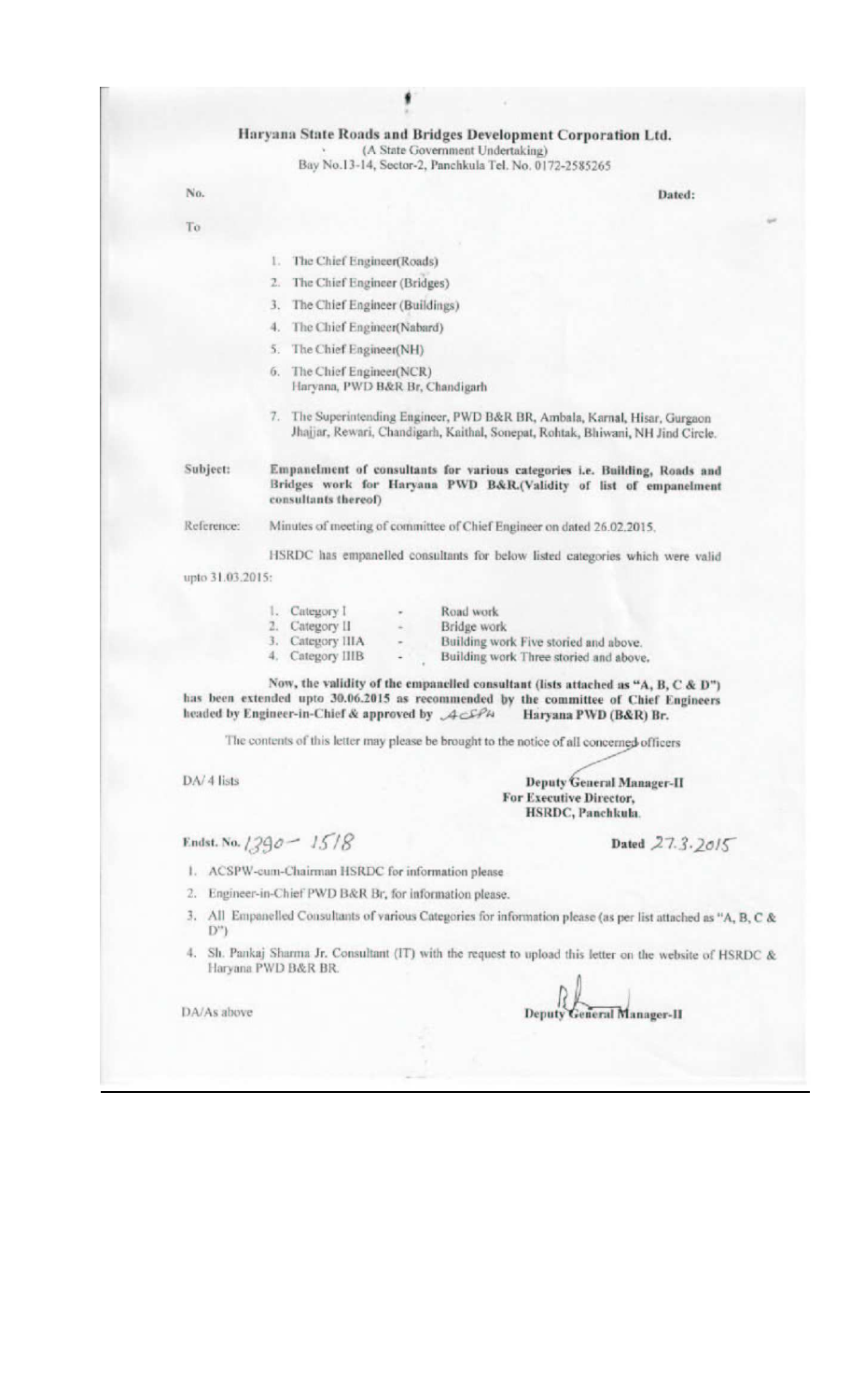#### 1. Project preparation for all types of road projects including bridges upto 60m length and having RCC superstructure(Category-I) of Haryana PWD B&R Br. / Haryana State Roads and Bridges Development Corporation Ltd.

| M/s. Zoma Consulting Services Pvt Ltd,<br>1.<br>D-84, 4th floor, Tikona park, Jamia Nagar,<br>New Delhi 110025 |
|----------------------------------------------------------------------------------------------------------------|
|                                                                                                                |
|                                                                                                                |
|                                                                                                                |
| M/s. Craphts Consultants (India) Pvt Ltd,<br>2.                                                                |
| 1413, Mathura road, Havell's Crossing,                                                                         |
| Faridabad                                                                                                      |
| M/s. Theme Engineering Services Pvt ltd.,<br>3.                                                                |
| 203, Dadu Marg, Barkat Nagar,                                                                                  |
| Tonk Phatak, Jaipur                                                                                            |
| M/s. Mott McDonald Pvt Ltd.,<br>4.                                                                             |
| A 20, Sec-2, Noida (UP)                                                                                        |
| M/s. Vision RI Connecxion Server,<br>5.                                                                        |
| SCO 179 Sector 7, Sonepat                                                                                      |
| M/s. Swati Structural Solutions Pvt Ltd.,<br>6.                                                                |
| 503, 5th floor, Sachdeva Corporate Tower,                                                                      |
| Plot No. 8, Sector-8, Rohini Delhi 110085                                                                      |
| M/s. EDMAC Consultant Pvt Ltd.,<br>7.                                                                          |
| G-I, LGF, South side-II,                                                                                       |
| New Delhi                                                                                                      |
| M/s. Caritas Infra Consulting Pvt. Ltd.,<br>8.                                                                 |
| Plot No. 1360, Sec-37,<br>Faridabad                                                                            |
| M/s. Lion Engineering Consultant,<br>9.                                                                        |
| Plot No. 97, Elegant Estate,                                                                                   |
| Near Mother Teresa School,                                                                                     |
| Kolar Road, Bhopal                                                                                             |
| M/s. DHV India Pvt Ltd,<br>10.                                                                                 |
| $B-1/1-1$ , First Floor,                                                                                       |
| Mohan Coop Industrial Estate,                                                                                  |
| Mathura Road, New Delhi - 110044                                                                               |
| M/s. CE Testing Company Pvt Ltd.,<br>11.                                                                       |
| 124-A, N.S.C. Bose road,                                                                                       |
| Kolkatta - 700092                                                                                              |
| M/s. Unihorn India Private Limited,<br>12.                                                                     |
| Vatika Atrium, B-Block, 1st Floor,                                                                             |
| DLF Golf Course Road,                                                                                          |
| Sector-53, Gurgaon                                                                                             |
| M/s. Egis India Consulting Engineers Pvt. Ltd,<br>13.                                                          |
| 12/6, Saffron square, Delhi-Mathura Road,                                                                      |
| Faridabad                                                                                                      |
| M/s. Stanley Consultants Inc.,<br>14.                                                                          |
| Unit No. 405 A&B, Plot No. D-4 Rectangle One,                                                                  |
| 4 <sup>th</sup> Floor, Saket District Centre, Saket,                                                           |
| New Delhi                                                                                                      |
| M/s Voyants Solutions Pvt. Ltd.,<br>15.                                                                        |
| 403, 4th floor, BPTP Park Centra,                                                                              |
| Sector-30, NH-8, Gurgaon-122001 Haryana                                                                        |
| M/s. Stup Consultants Pvt. Ltd,<br>16.<br>112, Vishal Tower, District Centre,                                  |
| Janakpuri, New Delhi                                                                                           |
| M/s. Intercontinental Consultants and<br>17.                                                                   |
| Technocrats Pvt. Ltd,                                                                                          |
| A-8, Green Park, New Delhi-110016                                                                              |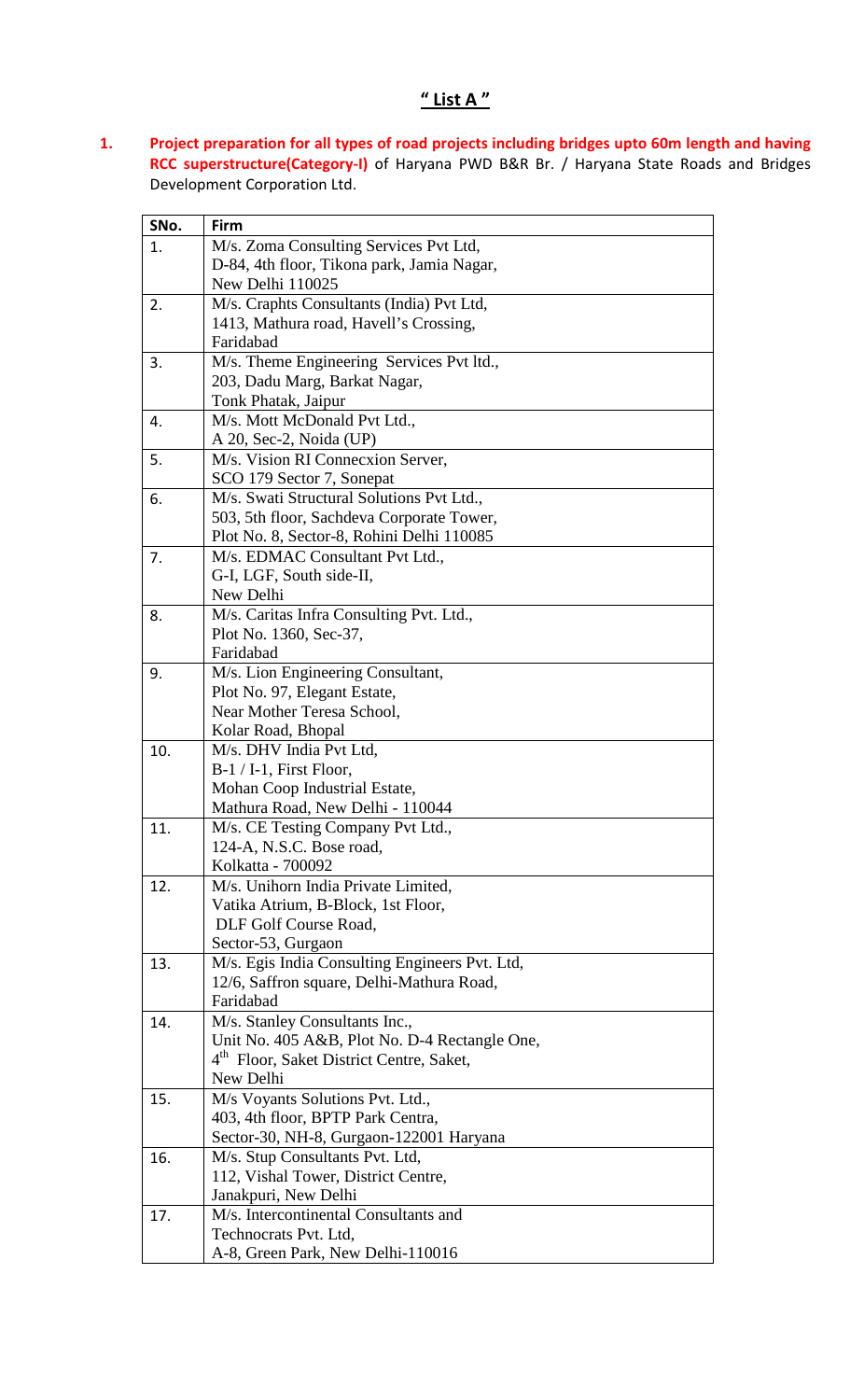| SNo. | Firm                                                             |
|------|------------------------------------------------------------------|
| 18.  | M/s. Spectrum Techno Consultants Pvt. Ltd,                       |
|      | 206, Shiv Centre, Plot No-72, Vashi,                             |
|      | Navi Mumbai, Maharashtra-400703                                  |
| 19.  | M/s. GMD Consultants,                                            |
|      | 2, Park View Society,                                            |
|      | Sector-17, Nerul (East)                                          |
|      | Navi Mumbai - 400706                                             |
| 20.  | M/s. URS Scott Wilson India Pvt Ltd.                             |
|      | Building No. A-26/4,                                             |
|      | Mohan Cooperative Industrial Estate,                             |
|      | Mathura Road, New Delhi - 110044                                 |
| 21.  | M/s. CASTA Engineers Pvt Ltd,                                    |
|      | D-84, 4th Floor, Tikona Park Jamia Nagar,                        |
|      | New Delhi - 110025                                               |
| 22.  | M/s. VAYAM Technologies Ltd.                                     |
|      | 124, Thapar House Janpath                                        |
|      | New Delhi 110001                                                 |
| 23.  | M/s. Redecon (India) Pvt Ltd.,                                   |
|      | H-54 A, Ground Floor, Kalkaji,                                   |
|      | New Delhi - 110019                                               |
| 24.  | M/s. Chaitanya Projects Consultants Pvt Ltd.                     |
|      | C-5, 2nd floor, R.K. Tower,                                      |
|      | Plot No. 21/22, Sector-4,                                        |
|      | Vaishali, Ghaziabad                                              |
| 25.  | M/s. Consortuma Consultancy Pvt Ltd,                             |
|      | 2nd Floor, Pinky plaza, 5th Road,                                |
|      | Khar (W), Mumbai - 400052                                        |
| 26.  | M/s. Arkitechno Consultants (India) Pvt. Ltd                     |
|      | Plot No. 3/91, IRC Village Nayapali,                             |
|      | Bhubaneswar-751015 (Orissa)                                      |
| 27.  | M/s. Secon Private Limited,                                      |
|      | Plot no. 147, 7B Road, EPIP Zone, Whitefield, Bangalore-560066   |
| 28.  | M/s. VKS Infratech Management Pvt. Ltd.                          |
|      | 181, Pratap Nagar Lane No. 118,                                  |
|      | Pkt-IV, Mayur Vihar Phase-I, New Delhi                           |
| 29.  | M/s. MSV International Inc.                                      |
|      | D-7, South City-I,                                               |
|      | Gurgaon 122002                                                   |
| 30.  | M/s. S.N. Bhobe & Associates Pvt. Ltd.                           |
|      | Banking Complex No. 1, Unit No. 10,                              |
|      | Plot No. 9 & 10, Sector-19A,                                     |
|      | Vashi Navi Mumbai                                                |
| 31.  | M/s. Enarch Consultants (Pvt.) Ltd.                              |
|      | Consulting Engineers, Planners and Architects,                   |
|      | B-66, Sector-63, Noida                                           |
| 32.  | M/s. Meinhardt Singapore Pte Ltd,                                |
|      | A-8, Sector 16, Noida 201301 UP                                  |
| 33.  | M/s. Consulting Engineers Group Ltd.                             |
|      | CEG Tower, $B-11(G)$ ,<br>Malviya Industrial Area, Jaipur 302017 |
|      | M/s. SNC-Lavalin Infra Pvt. Ltd.                                 |
| 34.  |                                                                  |
|      | SB Towers, 1st Floor,<br>Plot No. 1A/1, Sector-16A, Film City,   |
|      | Noida 201301                                                     |
| 35.  | M/s. Holtec Consulting Pvt. Ltd.                                 |
|      | Holtec Centre, A-Block, Sushant Lok,                             |
|      | Gurgaon 122001                                                   |
| 36.  | M/s. Jindals Consortium                                          |
|      | Structural Engineers, Architects, Regd. Valuers,                 |
|      | Highway & Bridge Designers.                                      |
|      | S.C.F 9, Vikas Vihar, Ambala City-134003                         |
|      |                                                                  |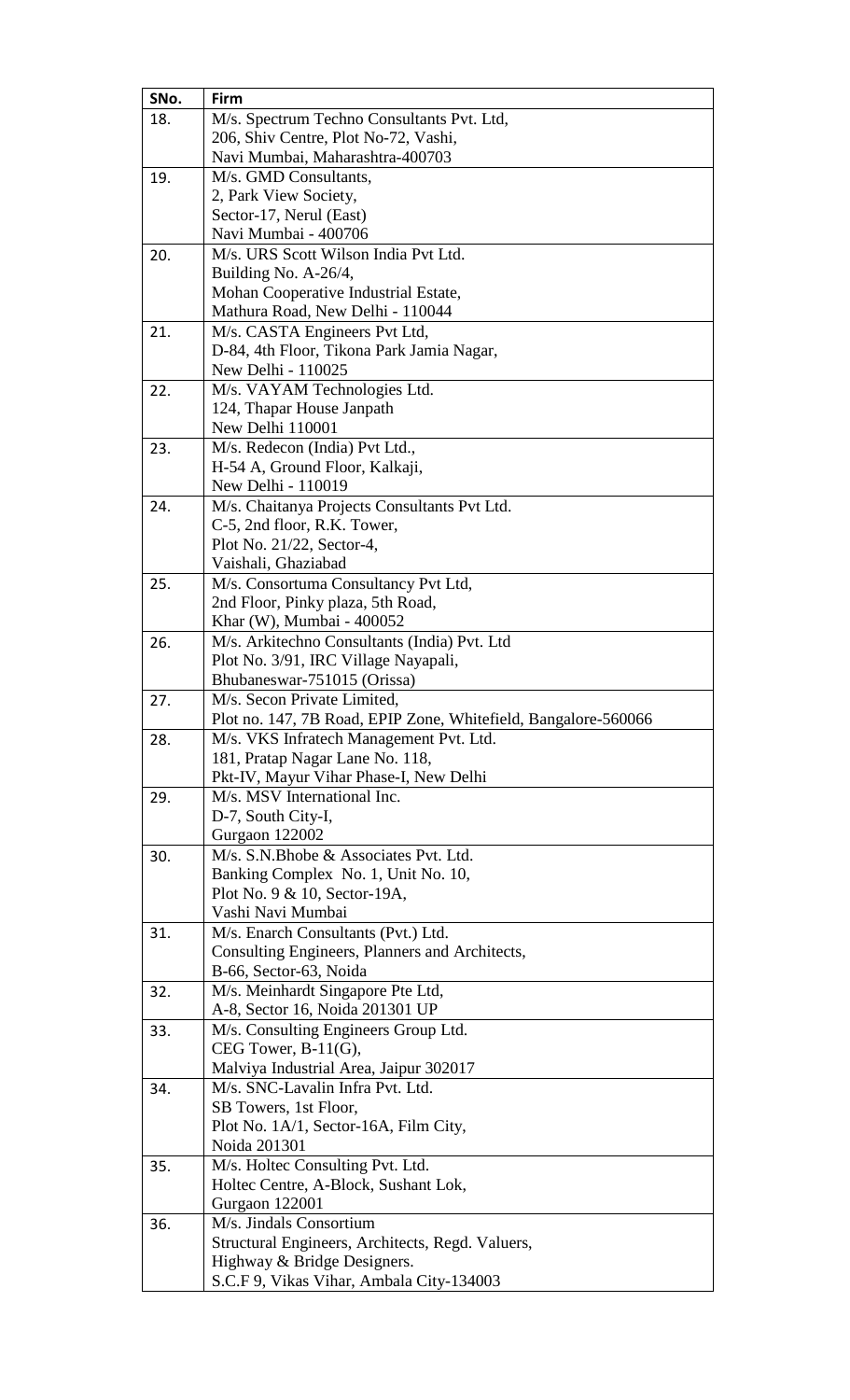| SNo. | Firm                                                                     |
|------|--------------------------------------------------------------------------|
| 37.  | M/s. Thoughts Consultants, Jaipur Pvt Ltd,                               |
|      | 1-DA-15, Jawahar Nagar, Jaipur                                           |
| 38.  | M/s. Consulting Engineering Services (India) Pvt. Ltd,                   |
|      | 57 Manjusha Building, 5th floor,                                         |
|      | New Delhi-110019                                                         |
| 39.  | M/s L&T-Ramboll Consulting Engineers Limited,                            |
|      | Triton Square, 4th & 5th floor,                                          |
|      | Plot Nos. C3 to C7, IT Park Zone, Thiru VI ka, Industrial Estate, Guindy |
|      | Chennai (TN)                                                             |
| 40.  | M/s. Byucksan India Pvt. Ltd,                                            |
|      | M1, Malviya Nagar,                                                       |
|      | New Delhi-110017                                                         |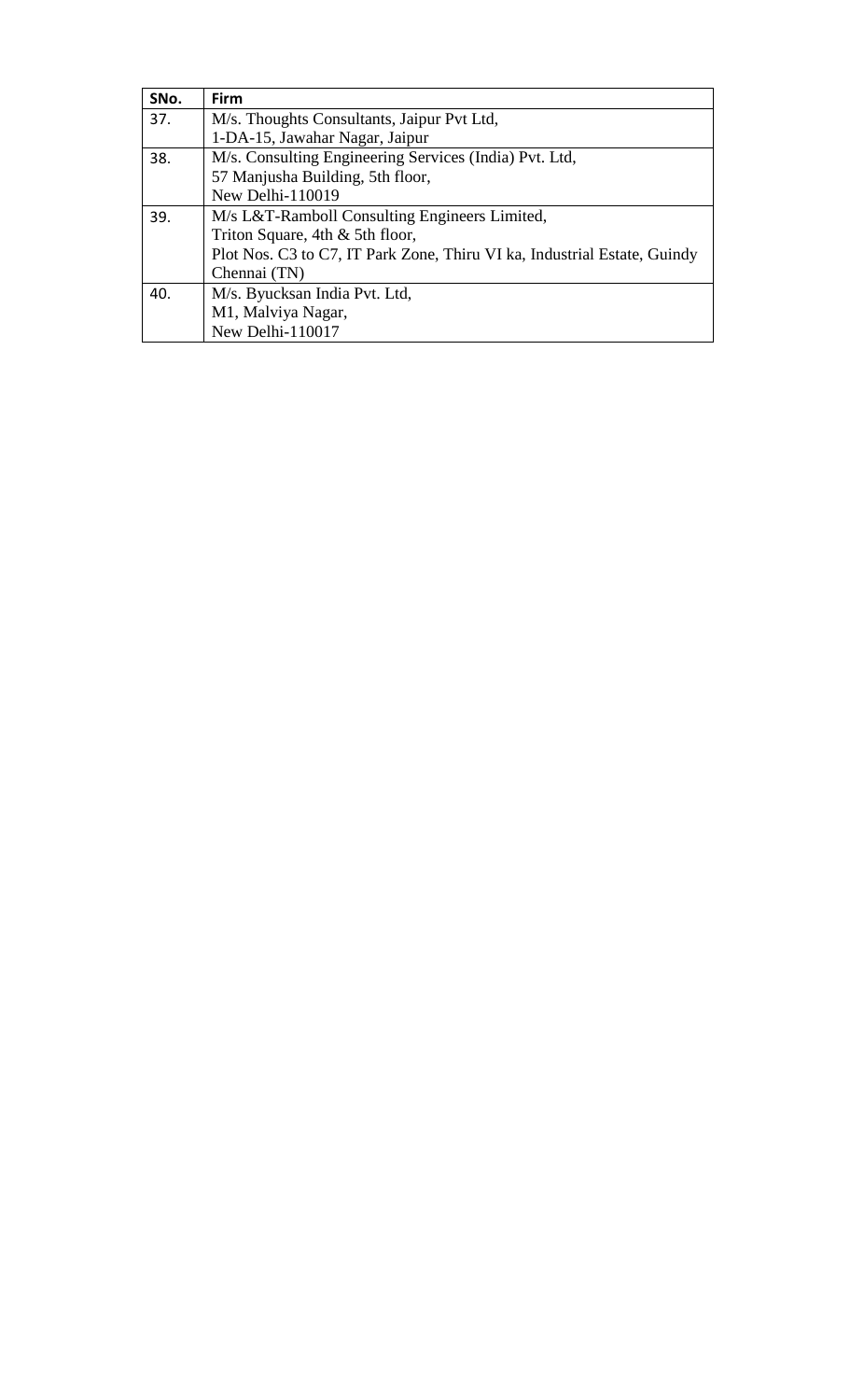### " List B "

2. Project preparation for all types of bridges/grade separators including approaches but excluding bridges with innovative design such as cable stayed, suspension bridge, etc. (Category-II) of Haryana PWD B&R Br. / Haryana State Roads and Bridges Development Corporation Ltd.

| SNo. | Firm                                                     |
|------|----------------------------------------------------------|
| 1.   | M/s. Zoma Consulting Services Pvt Ltd,                   |
|      | D-84, 4th floor, Tikona park, Jamia Nagar,               |
|      | New Delhi 110025                                         |
| 2.   | M/s. SNC-Lavalin Infra Pvt. Ltd.                         |
|      | SB Towers, 1st Floor,                                    |
|      | Plot No. 1A/1, Sector-16A, Film City,                    |
|      | Noida 201301                                             |
| 3.   | M/s. MSV International Inc.                              |
|      | D-7, South City-I,                                       |
|      | Gurgaon 122002                                           |
| 4.   | M/s. S.N. Bhobe & Associates Pvt. Ltd.                   |
|      | Banking Complex No. 1, Unit No. 10,                      |
|      | Plot No. 9 & 10, Sector-19A,                             |
|      | Vashi Navi Mumbai                                        |
| 5.   | M/s. Enarch Consultant (Pvt.) Ltd. Consulting Engineers, |
|      | Planners and Architects,                                 |
|      | B-66, Sector-63, Noida                                   |
| 6.   | M/s. VKS Infratech Management Pvt. Ltd.                  |
|      | 181, Pratap Nagar Lane No. 118,                          |
|      | Pkt-IV, Mayur Vihar Phase-I, New Delhi                   |
| 7.   | M/s. EDMAC Consultant Pvt Ltd.,                          |
|      | G-I, LGF, South side-II, New Delhi                       |
| 8.   | M/s. Stanley Consultants Inc.,                           |
|      | Unit No. 405 A&B, Plot No. D-4 Rectangle One,            |
|      | 4 <sup>th</sup> Floor, Saket District Centre, Saket,     |
|      | New Delhi                                                |
| 9.   | M/s. Caritas Infra Consulting Pvt. Ltd.,                 |
|      | Plot No. 1360, Sec-37,                                   |
|      | Faridabad                                                |
| 10.  | M/s. Consulting Engineers Group Ltd.                     |
|      | CEG Tower, B-11(G), Malviya Industrial Area,             |
|      | Jaipur 302017                                            |
| 11.  | M/s. Craphts Consultants (India) Pvt Ltd,                |
|      | 1413, Mathura road, Havell's Crossing,                   |
|      | Faridabad                                                |
| 12.  | M/s. GMD Consultants,<br>2, Park View Society,           |
|      | Sector-17, Nerul (East)                                  |
|      | Navi Mumbai - 400706                                     |
| 13.  | M/s. CE Testing Company Pvt Ltd.,                        |
|      | 124-A, N.S.C. Bose road,                                 |
|      | Kolkatta - 700092                                        |
| 14.  | M/s. DHV India Pvt Ltd,                                  |
|      | $B-1/1-1$ , First Floor,                                 |
|      | Mohan Coop Industrial Estate,                            |
|      | Mathura Road, New Delhi - 110044                         |
| 15.  | M/s. Holtec Consulting Pvt. Ltd.                         |
|      | Holtec Centre, A-Block,                                  |
|      | Sushant Lok, Gurgaon 122001                              |
| 16.  | M/s. Lion Engineering Consultant,                        |
|      | Plot No. 97, Elegant Estate,                             |
|      | Near Mother Teresa School,                               |
|      | Kolar Road, Bhopal                                       |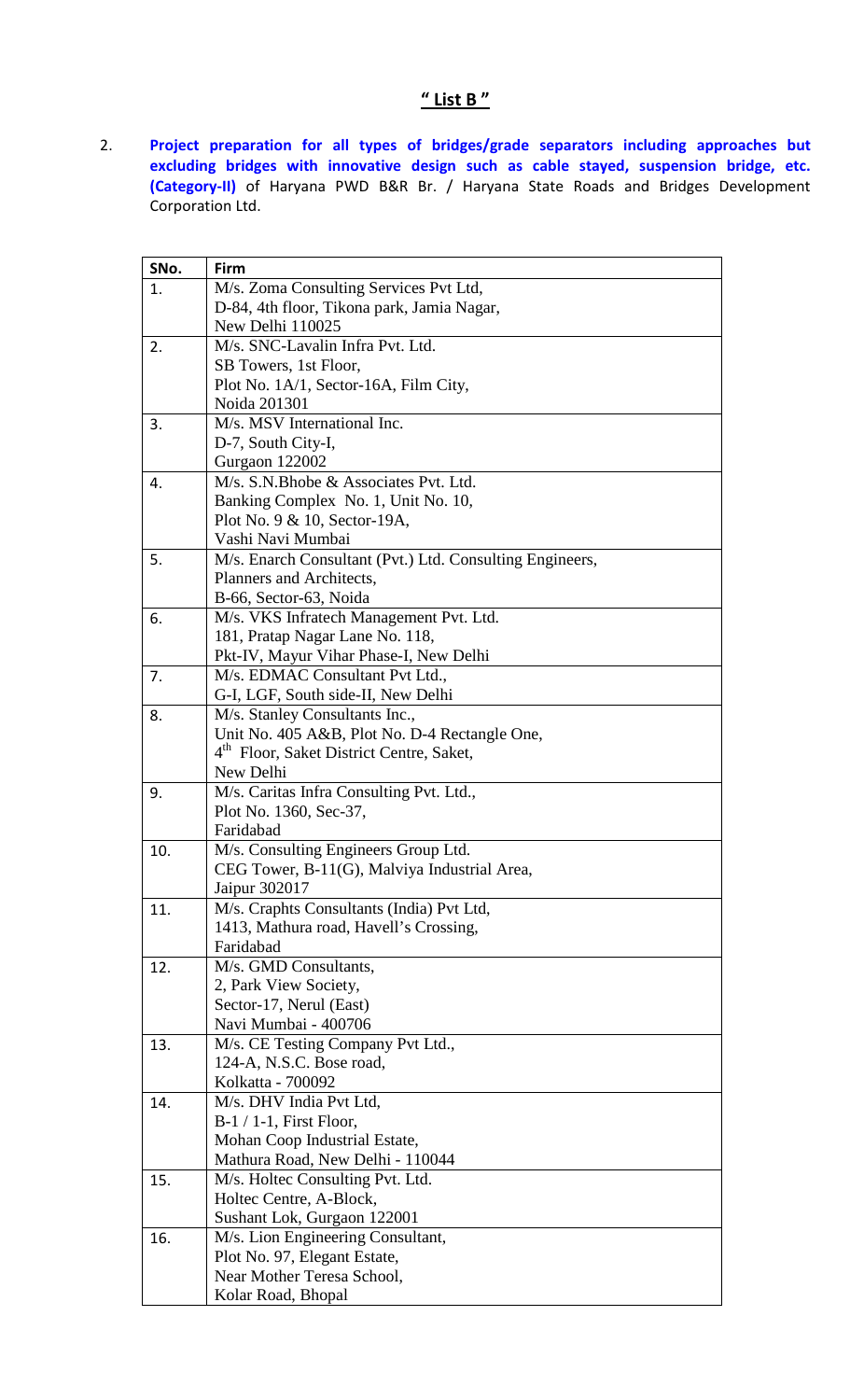| SNo. | Firm                                                                  |
|------|-----------------------------------------------------------------------|
| 17.  | M/s. Redecon (India) Pvt Ltd.,                                        |
|      | H-54 A, Ground Floor,                                                 |
|      | Kalkaji, New Delhi - 110019                                           |
| 18.  | M/s. URS Scott Wilson India Pvt Ltd.                                  |
|      | Building No. A-26/4,                                                  |
|      | Mohan Cooperative Industrial Estate,                                  |
|      | Mathura Road, New Delhi - 110044                                      |
| 19.  | M/s. Gilcon Projects Services Ltd.                                    |
|      | 204, Thacker Tower, Sector-17,                                        |
|      | Vashi Navi Mumbai 400705                                              |
| 20.  | M/s. Egis India Consulting Engineers Pvt. Ltd,                        |
|      | 12/6, Saffron square, Delhi-Mathura Road,                             |
|      | Faridabad                                                             |
| 21.  | M/s. Engineering and Planning Consultants                             |
|      | 241, Somdutt Chambers-                                                |
|      | 29-Bhikaji Cama Place, New Delhi-66                                   |
| 22.  | M/s L&T-Ramboll Consulting Engineers Limited,                         |
|      | Triton Square, 4th & 5th floor, Plot Nos C3 to C7,                    |
|      | IT Park Zone, Thiru VI ka, Industrial Estate,                         |
|      | Guindy Chennai (TN)                                                   |
| 23.  | M/s. Intercontinental Consultants and                                 |
|      | Technocrats Pvt. Ltd,                                                 |
|      | A-8, Green Park, New Delhi-110016                                     |
| 24.  | M/s. CASTA Engineers Pvt Ltd,                                         |
|      | D-84, 4th Floor, Tikona Park Jamia Nagar,                             |
|      | New Delhi - 110025                                                    |
| 25.  | M/s. Acmetech Consultant Pvt. Ltd. &                                  |
|      | M/s. Sarawat Bridge Engg. & Consultants P Ltd. (JV)                   |
|      | B 45-46, Tej Kumar Plaza, Hazaratganj,                                |
|      | Lucknow. 226001                                                       |
| 26.  | M/s. Stup Consultants Pvt. Ltd,                                       |
|      | 112, Vishal Tower, District Centre,                                   |
|      | Janakpuri, New Delhi                                                  |
| 27.  | M/s. Thoughts Consultants, Jaipur Pvt Ltd,                            |
|      | 1-DA-15, Jawahar Nagar, Jaipur                                        |
| 28.  | M/s Voyants Solutions Pvt. Ltd.,<br>403, 4th floor, BPTP Park Centra, |
|      | Sector-30, NH-8, Gurgaon-122001, Haryana                              |
| 29.  | M/s. Unihorn India Private Limited,                                   |
|      | Vatika Atrium, B-Block, 1st Floor,                                    |
|      | DLF Golf Course Road, Sector-53, Gurgaon                              |
| 30.  | M/s. Consortuma Consultancy Pvt Ltd,                                  |
|      | 2nd Floor, Pinky plaza, 5th Road,                                     |
|      | Khar (W), Mumbai - 400052                                             |
| 31.  | M/s. VAYAM Technologies Ltd.                                          |
|      | 124, Thapar House Janpath                                             |
|      | New Delhi 110001                                                      |
| 32.  | M/s. Meinhardt Singapore Pte Ltd,                                     |
|      | A-8, Sector 16, Noida 201301 UP                                       |
| 33.  | M/s. Jindals Consortium                                               |
|      | Structural Engineers, Architects, Regd. Valuers,                      |
|      | Highway & Bridge Designers.                                           |
|      | S.C.F 9, Vikas Vihar, Ambala City-134003                              |
| 34.  | M/s. Vision RI Connecxion Server,                                     |
|      | SCO 179 Sector 7, Sonepat                                             |
| 35.  | M/s. Dynamic Projects                                                 |
|      | 196, A-G, Arabinda Sarani,                                            |
|      | Kolkatta-700004                                                       |
| 36.  | M/s Syal & Associates,                                                |
|      | F-91, Ind. Area, Phase VII, SAS Nagar                                 |
| 37.  | M/s. Saanvi Infrastructure Pvt Ltd.,                                  |
|      | A-88, Sector 70, Noida (UP)                                           |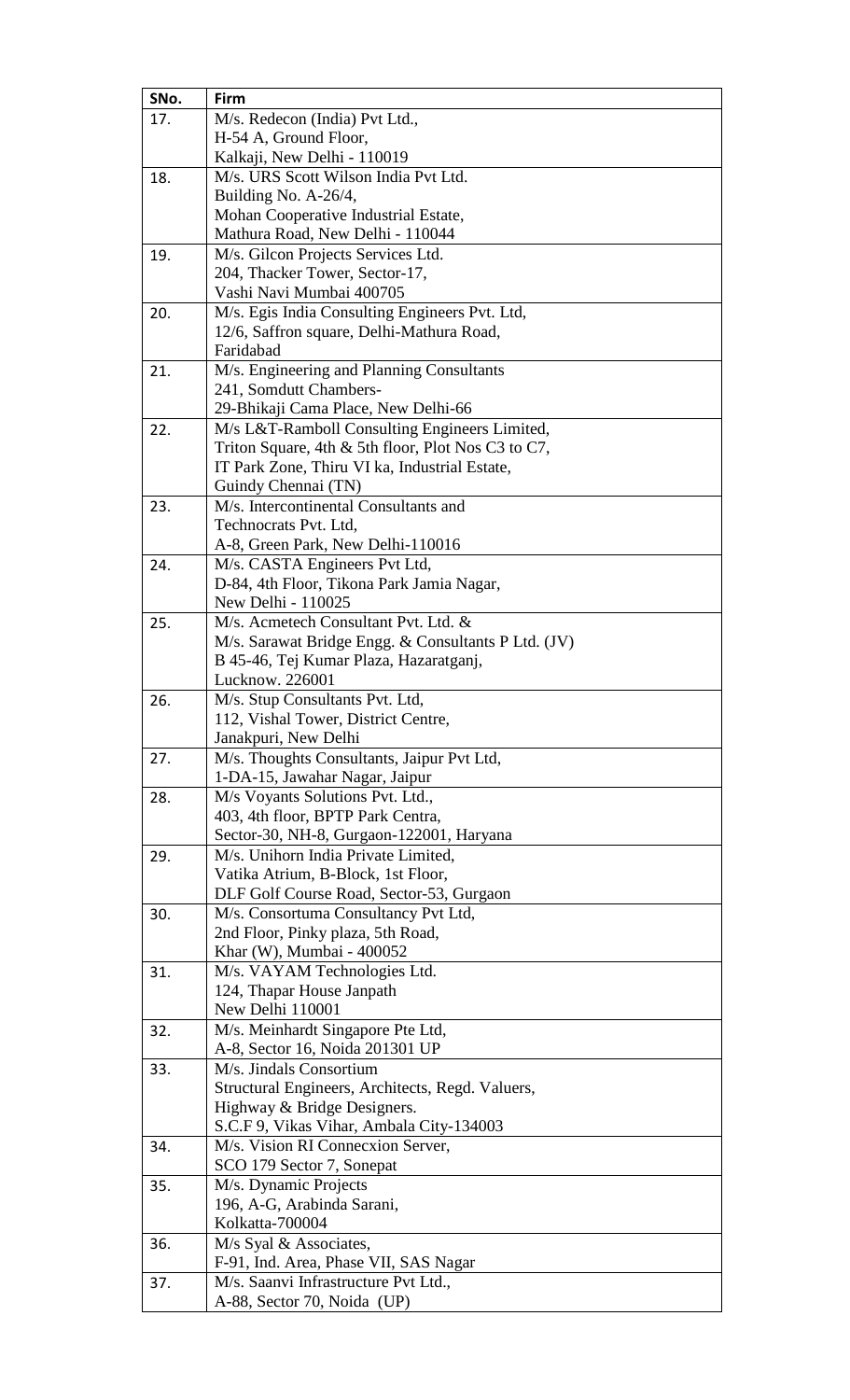| SNo. | <b>Firm</b>                                  |
|------|----------------------------------------------|
| 38.  | M/s. Theme Engineering Services Pvt ltd.,    |
|      | 203, Dadu Marg, Barkat Nagar,                |
|      | Tonk Phatak, Jaipur                          |
| 39.  | M/s. Arkitechno Consultants (India) Pvt. Ltd |
|      | Plot No. 3/91, IRC Village Nayapali,         |
|      | Bhubaneswar-751015 (Orissa)                  |
| 40.  | M/s. Mott McDonald Pvt Ltd.,                 |
|      | A 20, Sec-2, Noida (UP)                      |
| 41.  | M/s. Chaitanya Projects Consultants Pvt Ltd. |
|      | C-5, 2nd floor, R.K. Tower, Plot No. 21/22,  |
|      | Sector-4, Vaishali, Ghaziabad                |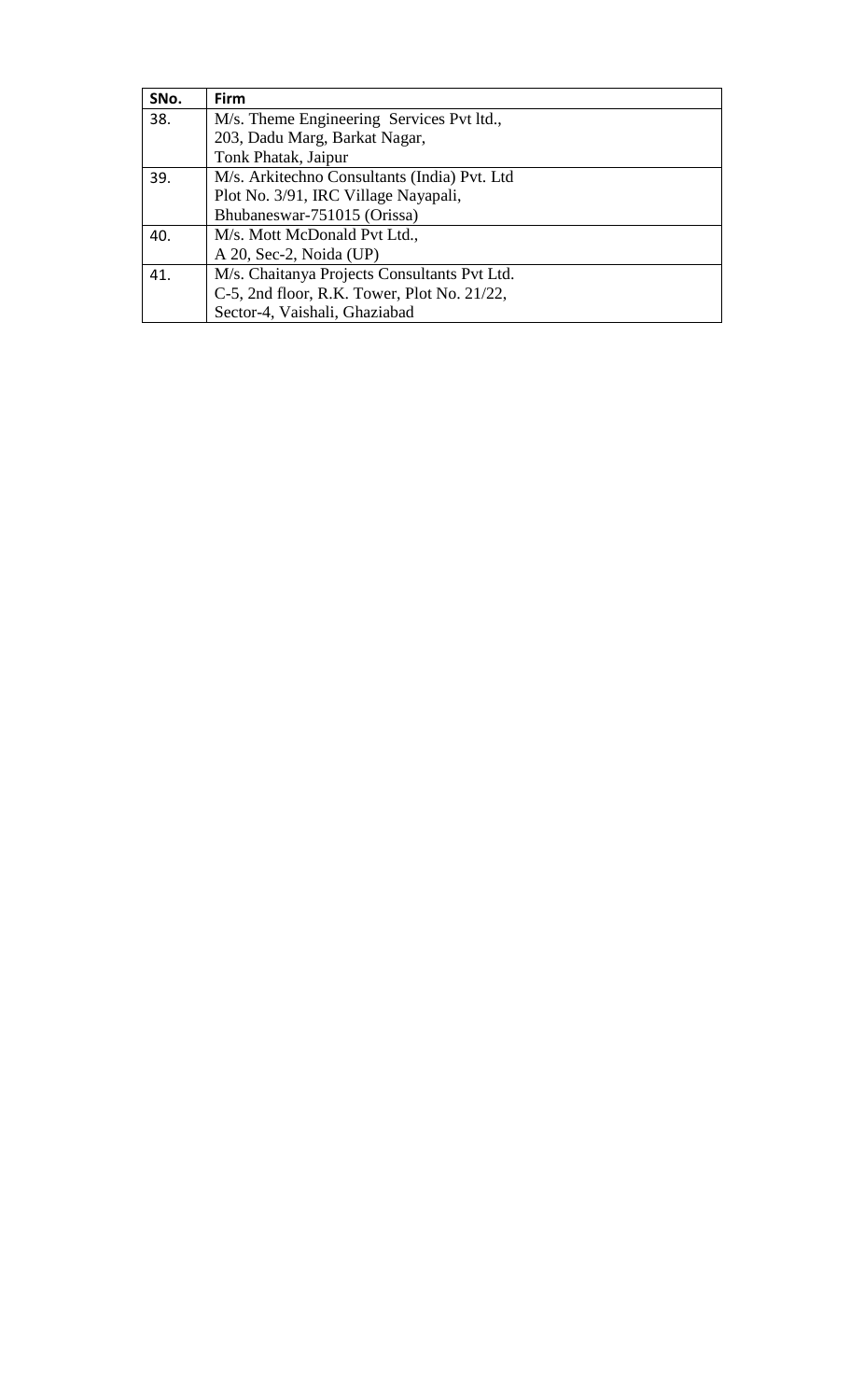3. Multi-storeyed (more than 3 storey ) & Major Buildings (Category III A) of Haryana PWD B&R Br. / Haryana State Roads and Bridges Development Corporation Ltd

| SNo. | Firm                                           |
|------|------------------------------------------------|
| 1.   | M/s. Hitech Engineers Consultants              |
|      | A-60/1, SFS Saket, New Delhi 110017            |
| 2.   | M/s. Zoma Consulting Services Pvt Ltd,         |
|      | D-84, 4th floor, Tikona park, Jamia Nagar,     |
|      | New Delhi 110025                               |
| 3.   | M/s. SNC-Lavalin Infra Pvt. Ltd.               |
|      | SB Towers, 1st Floor,                          |
|      | Plot No. 1A/1, Sector-16A, Film City,          |
|      | Noida 201301                                   |
| 4.   | M/s. MSV International Inc.                    |
|      | D-7, South City-I,                             |
|      | Gurgaon 122002                                 |
| 5.   | M/s. Swati Structural Solutions Pvt Ltd.,      |
|      | 503, 5th floor, Sachdeva Corporate Tower,      |
|      | Plot No. 8, Sector-8, Rohini Delhi 110085      |
| 6.   | M/s. D.D. Desai' Assocaited Engg. Consultants  |
|      | & Analysts P Ltd.                              |
|      | A/14 3rd floor, Divya Prakash,                 |
|      | Dadabhai Cross road No.I, Near Bhavan's Collee |
|      | Andheri Mumbai- 400058                         |
| 7.   | M/s. Enarch Consultants (Pvt.) Ltd.            |
|      | Consulting Engineers, Planners and Architects, |
|      | B-66, Sector-63, Noida                         |
| 8.   | M/s. VKS Infratech Management Pvt. Ltd.        |
|      | 181, Pratap Nagar Lane No. 118,                |
|      | Pkt-IV, Mayur Vihar Phase-I, New Delhi         |
| 9.   | M/s. EDMAC Consultant Pvt Ltd.,                |
|      | G-I, LGF, South side-II, New Delhi             |
| 10.  | M/s. Syal & Associates                         |
|      | F-91, Phase VII                                |
|      | <b>SAS Nagar Mohali</b>                        |
| 11.  | M/s. National Engineering Projects Consultants |
|      | #150, Sector-16A, Chandigarh                   |
| 12.  | M/s. Architech Atelier Pvt.Ltd.                |
|      | Sco-8, Sector-17C, Chandigarh                  |
| 13.  | M/s. Redecon (India) Pvt Ltd.,                 |
|      | H-54 A, Ground Floor, Kalkaji,                 |
|      | New Delhi - 110019                             |
| 14.  | M/s. Mathur Ugam & Assocates                   |
|      | A-1/294 Safdarjung Enclave,                    |
|      | New Delhi 110029                               |
| 15.  | M/s. Avinash Khosla & Associates               |
|      | 568A, SSP Link road (near Fountain Chowk)      |
|      | Civil Lines, Ludhiana                          |
| 16.  | M/s. Stup Consultant Pvt. Ltd.,                |
|      | 1004-5 Raheja Chambers,                        |
|      | 213, Nariman Point, Mumbai 400021              |
| 17.  | M/s. Ainesh Consultants                        |
|      | 262, Shivalik Enclave, Manimajra Chandigarh    |
| 18.  | M/s. VAYAM Technologies Ltd.                   |
|      | 124, Thapar House Janpath                      |
|      | New Delhi 110001                               |
| 19.  | M/s. Aneja & Assocaites                        |
|      | 460/9 HEWO(2) Apartment Plot-41                |
|      | Sector -56, Gurgaon                            |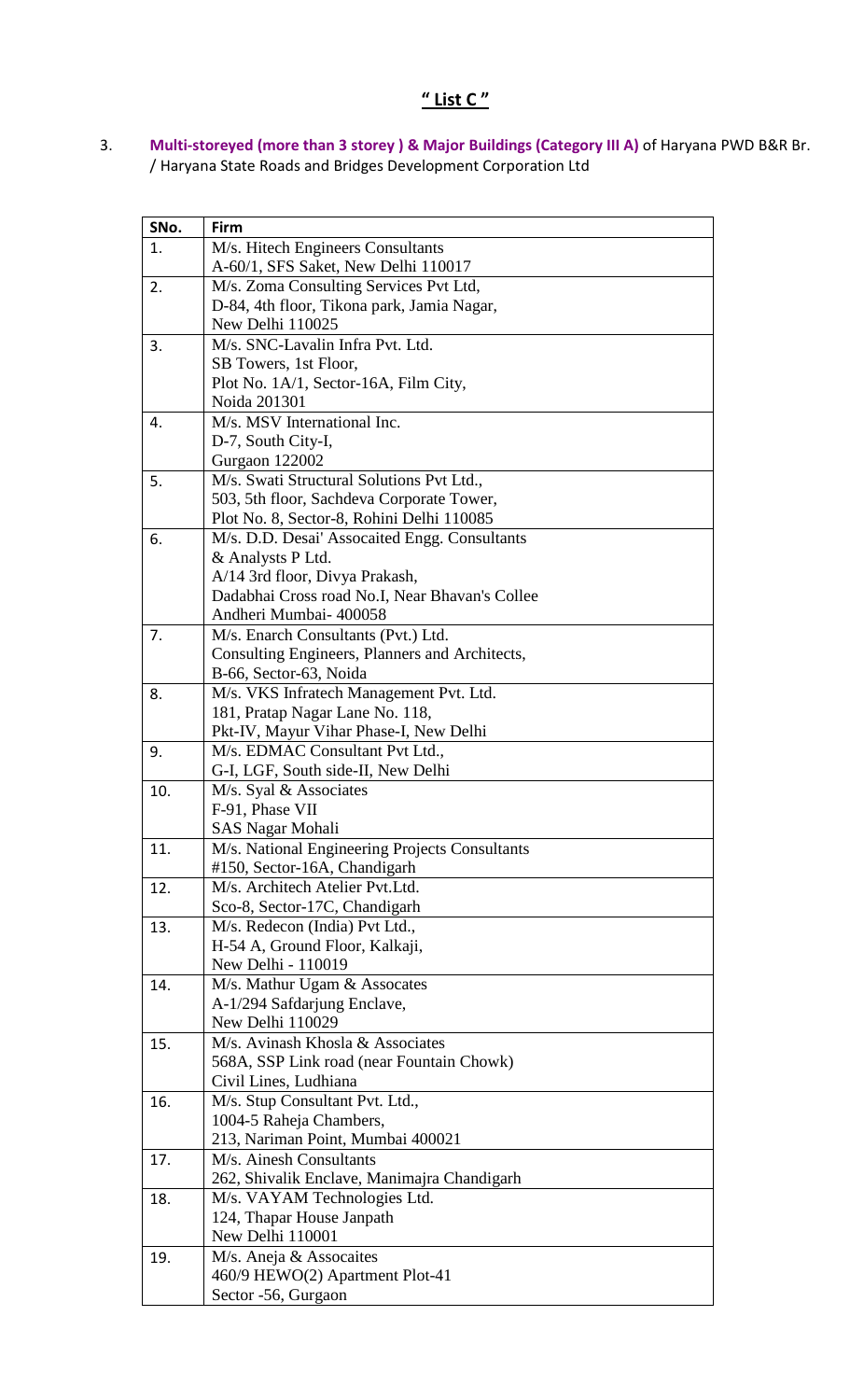| SNo. | Firm                                             |
|------|--------------------------------------------------|
| 20.  | M/s. Meinhardt Singapore Pte Ltd,                |
|      | A-8, Sector 16, Noida 201301 UP                  |
| 21.  | M/s. Smarttech Design Solutions,                 |
|      | 1041-C, Sector-21 Gurgaon 122016                 |
| 22.  | M/s. Continental Foundations                     |
|      | Off. H.No. 1059, Sector-43B,                     |
|      | Chandigarh                                       |
| 23.  | M/s. Jindals Consortium                          |
|      | Structural Engineers, Architects, Regd. Valuers, |
|      | Highway & Bridge Designers.                      |
|      | S.C.F 9, Vikas Vihar, Ambala City-134003         |
| 24.  | M/s.Creative Consultant                          |
|      | 2402 Top Floor, Sector-67,                       |
|      | Shri Guru Har Rai Sahib Complex, Mohali          |
| 25.  | M/s. DDF Consultant (P) Ltd.                     |
| 26.  | M/s. Bachitter Singh Associates, Architects,     |
|      | Engineers & Interior Designers,                  |
|      | SCO 20, 2nd Floor, Madhya Marg,                  |
|      | Sector 7C, Chandigarh                            |
| 27.  | M/s. Chaitanya Projects Consultants Pvt Ltd.     |
|      | C-5, 2nd floor, R.K. Tower, Plot No. 21/22,      |
|      | Sector-4, Vaishali, Ghaziabad                    |
| 28.  | M/s. SA & Associates.                            |
|      | SCO 1106-07 Level-I,                             |
|      | Sector 22B, Chandigarh                           |
| 29.  | M/s. S.L. Engineers                              |
|      | #2004, Sector 15-C,                              |
|      | Chandigarh                                       |
| 30.  | PEC Centre for Consultancy in Engineering,       |
|      | PEC University, Sector 12, Chandigarh            |